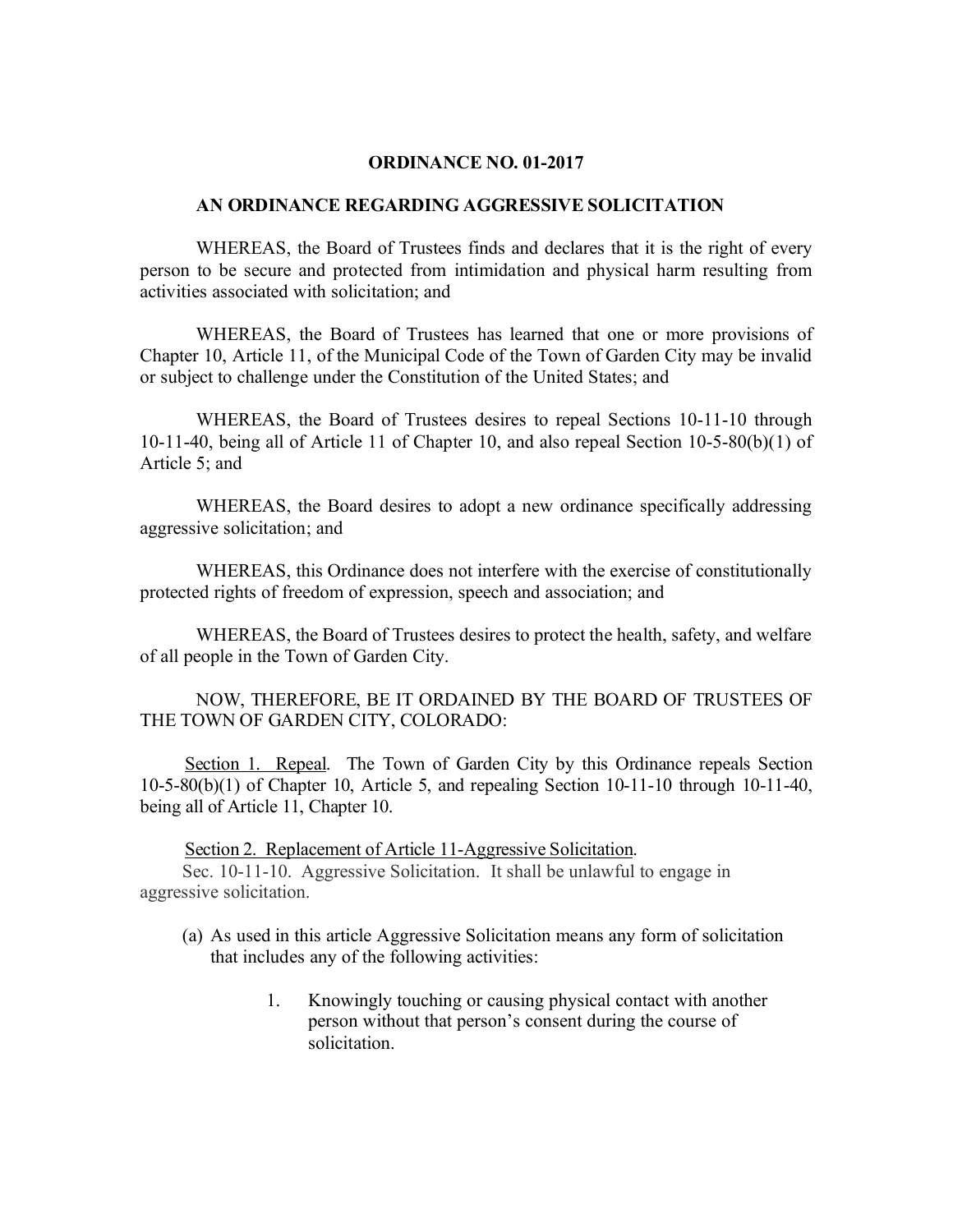- 2. Knowingly touching or causing physical contact with another person without that person's consent during the course of solicitation.
- 3. Using violent, threatening, intimidating, coercive or aggressive gestures or conduct toward a person during the course of solicitation or in response to a refusal by any person to give money.
- 4. Using fighting words or directing violent or obscene verbal or written language toward any person during the course of solicitation or in response to a refusal by any person to give money.
- 5. Taking any action that obstructs or blocks a public sidewalk, doorway, entryway or other passage way used by pedestrians in a public place or that obstructs the passage or the travel of any person during the course of solicitation in a manner that requires them to take evasive action to avoid physical contact with any person.
- 6. It shall be unlawful for any person to engage in aggressive solicitation in any public place within the Town.
- 7. Nothing contained in this Section shall apply to or limit any solicitation that is conducted solely by passively standing or sitting with a sign or other indication that one is seeking donations, without approaching or directing a request to any specific person.

 Section 3. Safety Clauses. The Board of Trustees hereby finds, determines, and declares that this Ordinance is promulgated under the general police power of the Town of Garden City, that it is promulgated for the health, safety, and welfare of the public, and that this Ordinance is necessary for the preservation of health and safety and for the protection of public convenience and welfare. The Board of Trustees further determines that the Ordinance bears a rational relation to the proper legislative object sought to be obtained.

 Section 4. Severability. If any clause, sentence, paragraph, or part of this Ordinance or the application thereof to any person or circumstances shall for any reason be adjudged by a court of competent jurisdiction invalid, such judgment shall not affect, impair or invalidate the remainder of this Ordinance or it application to other persons or circumstances.

Section 5. Inconsistent Ordinances. All other Ordinances or portions thereof inconsistent or conflicting with this Ordinance or any portion hereof are hereby repealed to the extent of such inconsistency or conflict.